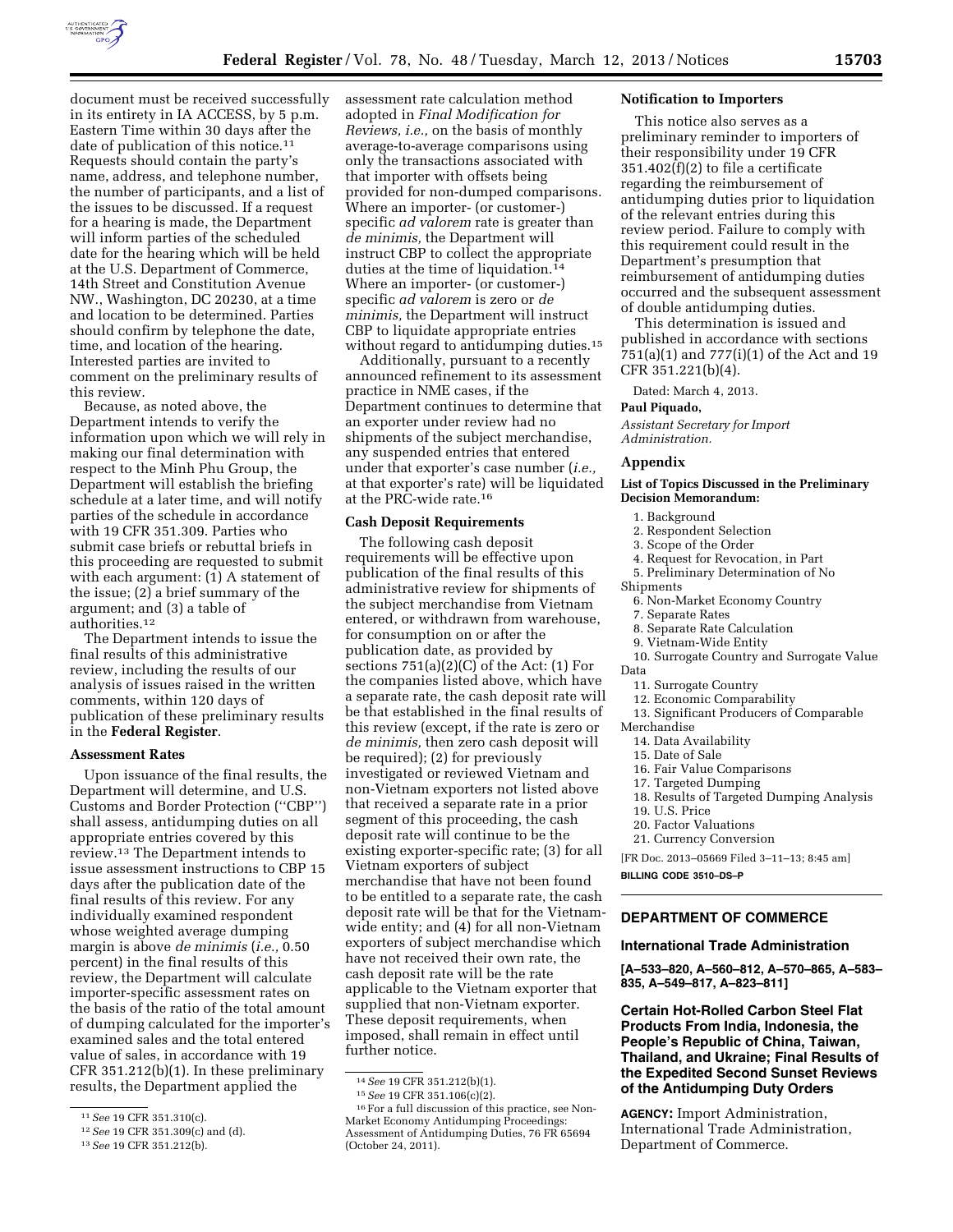**SUMMARY:** On November 5, 2012, the Department of Commerce (the Department) initiated the second sunset reviews of the antidumping duty orders on certain hot-rolled carbon steel flat products from India, Indonesia, the People's Republic of China (PRC), Taiwan, Thailand, and Ukraine. The Department finds that revocation of these antidumping duty orders would be likely to lead to continuation or recurrence of dumping at the margins identified in the ''Final Results of Sunset Reviews'' section of this notice.

**DATES:** Effective March 12, 2013.

# **FOR FURTHER INFORMATION CONTACT:**  Deborah Scott or Robert James, AD/CVD Operations, Office 7, Import Administration, International Trade Administration, U.S. Department of Commerce, 14th Street and Constitution Avenue NW., Washington, DC 20230; telephone: (202) 482–2657 or (202) 482–

# **SUPPLEMENTARY INFORMATION:**

### **Background**

0649, respectively.

On November 5, 2012, the Department initiated the second sunset reviews of the antidumping duty orders on certain hot-rolled carbon steel flat products from India, Indonesia, the PRC, Taiwan, Thailand, and Ukraine, pursuant to section 751(c) of the Tariff Act of 1930, as amended (the Act). *See Initiation of Five-Year (''Sunset'') Review,* 77 FR 66439 (November 5, 2012). The Department received a notice of intent to participate from the following domestic interested parties: ArcelorMittal USA, LLC, Gallatin Steel, Nucor Corporation, SSAB Americas, Steel Dynamics, Inc., and United States Steel Corporation, within the deadline specified in 19 CFR 351.218(d)(1)(i). Each of these parties claimed interested party status under section 771(9)(C) of the Act as a manufacturer, producer, or

wholesaler in the United States of a domestic like product.

On December 5, 2012, the Department received adequate substantive responses from the domestic interested parties identified above within the deadline specified in 19 CFR 351.218(d)(3)(i). The Department received no responses from respondent interested parties with respect to any of the antidumping duty orders covered by these sunset reviews. As a result, pursuant to section 751(c)(3)(B) of the Act and 19 CFR 351.218(e)(1)(ii)(C)(2), the Department has conducted expedited (120-day) sunset reviews of the antidumping duty orders on certain hot-rolled carbon steel flat products from India, Indonesia, the PRC, Taiwan, Thailand, and Ukraine.

### **Scope of the Orders**

The products covered by the antidumping duty orders are certain hot-rolled carbon steel flat products of a rectangular shape, of a width of 0.5 inch or greater, neither clad, plated, nor coated with metal and whether or not painted, varnished, or coated with plastics or other non-metallic substances, in coils (whether or not in successively superimposed layers), regardless of thickness, and in straight lengths of a thickness of less than 4.75 mm and of a width measuring at least 10 times the thickness. The full scope language of each of the antidumping duty orders is listed in the Issues and Decision Memorandum from Christian Marsh, Deputy Assistant Secretary for Antidumping and Countervailing Duty Operations, to Paul Piquado, Assistant Secretary for Import Administration, dated March 5, 2013 (Issues and Decision Memorandum), which is hereby adopted by this notice. The merchandise is currently classified under the item numbers of the Harmonized Tariff Schedule of the United States (HTSUS) listed in the

scope of each order. Although the HTSUS item numbers are provided for convenience and customs purposes, the written descriptions of the scope of the antidumping duty orders remain dispositive.

# **Analysis of Comments Received**

All issues raised in these sunset reviews are addressed in the Issues and Decision Memorandum. The issues discussed in the Issues and Decision Memorandum are the likelihood of continuation or recurrence of dumping and the magnitude of the dumping margins likely to prevail if the orders were revoked. Parties can find a complete discussion of these issues and the corresponding recommendations in this public document, which is on file electronically via Import Administration's Antidumping and Countervailing Duty Centralized Electronic Service System (IA ACCESS). IA ACCESS is available to registered users at *<http://iaaccess.trade.gov>* and in the Central Records Unit (CRU) in Room 7046 of the main Department of Commerce building. In addition, a complete version of the Issues and Decision Memorandum can be accessed directly on the internet at *[http://](http://www.trade.gov/ia/) [www.trade.gov/ia/](http://www.trade.gov/ia/)*. The signed Issues and Decision Memorandum and the electronic versions of the Issues and Decision Memorandum are identical in content.

# **Final Results of Sunset Reviews**

Pursuant to sections  $752(c)(1)$  and  $(3)$ of the Act, we determine that revocation of the antidumping duty orders on certain hot-rolled carbon steel flat products from India, Indonesia, the PRC, Taiwan, Thailand, and Ukraine would be likely to lead to continuation or recurrence of dumping at the following weighted-average percent margins:

| Country    | Manufacturer/producer/exporter                                                                                                               | Weighted-<br>average<br>dumping<br>margin<br>(percent) |
|------------|----------------------------------------------------------------------------------------------------------------------------------------------|--------------------------------------------------------|
|            |                                                                                                                                              | 44.40                                                  |
|            |                                                                                                                                              | 36.53                                                  |
|            |                                                                                                                                              | 38.72                                                  |
|            |                                                                                                                                              | 47.86                                                  |
|            |                                                                                                                                              | 47.86                                                  |
| <b>PRC</b> | Angang Group International Trade Co. Ltd., New Iron & Steel Co., Ltd., and Angang Group<br>Hong Kong Co., Ltd.                               | 31.09                                                  |
|            | Shanghai Baosteel Group Corporation, Baoshan Iron & Steel Co., Ltd. and Baosteel Group<br>International Trade Corporation.                   | 12.34                                                  |
|            | Benxi Iron & Steel Group International Economic & Trade Co., Ltd., Bengang Steel Plates<br>Co., Ltd., and Benxi Iron & Steel Group Co., Ltd. | 57.19                                                  |
|            |                                                                                                                                              | 65.59                                                  |
|            |                                                                                                                                              | 65.59                                                  |
|            |                                                                                                                                              | 90.83                                                  |
|            |                                                                                                                                              | 29.14                                                  |